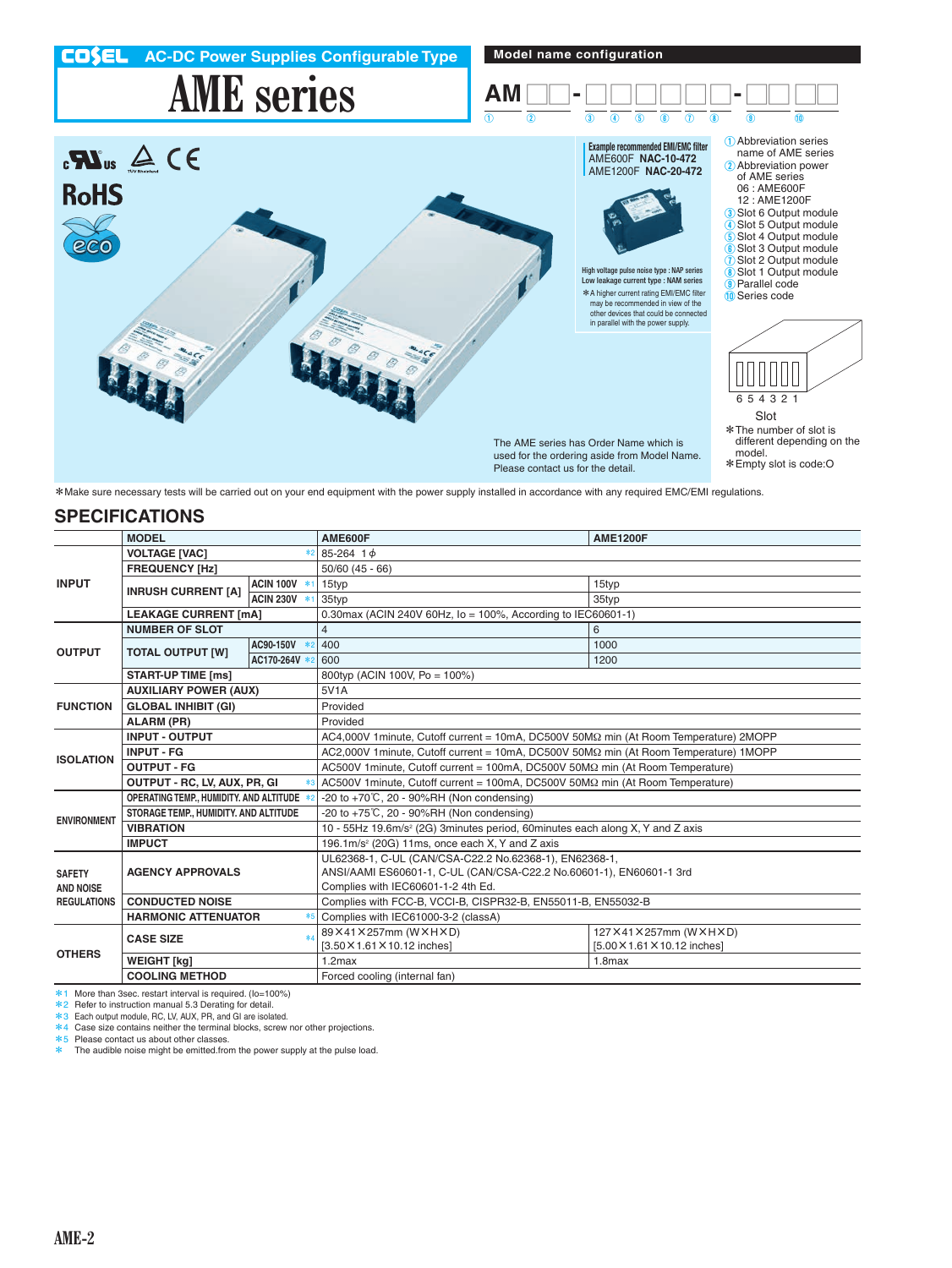

|                                               |                                    | 120W suitable single output                                            |                |                |                |  |  |
|-----------------------------------------------|------------------------------------|------------------------------------------------------------------------|----------------|----------------|----------------|--|--|
| CODE A<br><b>ITEM</b>                         |                                    |                                                                        | в              | С              | D              |  |  |
| Number of slots used                          |                                    |                                                                        |                |                |                |  |  |
| <b>VOLTAGE [V]</b>                            |                                    | $+5$                                                                   | $+12$          | $+24$          | $+48$          |  |  |
| <b>MINIMUM CURRENT [A]</b>                    |                                    |                                                                        | $\Omega$       | 0              | 0              |  |  |
| <b>CURRENT [A]</b>                            |                                    | 12                                                                     | 8.5            | 5              | 2.5            |  |  |
| LINE REGULATION [mV] max                      |                                    | 20                                                                     | 48             | 96             | 192            |  |  |
| <b>LOAD REGULATION [mV] max</b>               |                                    | 40                                                                     | 100            | 150            | 240            |  |  |
| RIPPLE [mVp-p] max                            | 0 to +50 $\degree$<br>$*1$         | 150                                                                    | 150            | 250            | 400            |  |  |
|                                               | -20 to 0℃<br>$*1$                  | 200                                                                    | 200            | 300            | 450            |  |  |
| RIPPLE NOISE [mVp-p] max                      | $ 0 \text{ to } +50 \degree$<br>*1 | 200                                                                    | 200            | 300            | 450            |  |  |
|                                               | -20 to 0 $^\circ\text{C}$<br>$*1$  | 250                                                                    | 250            | 350            | 500            |  |  |
| TEMPERATURE COEFFICIENT [mV] max   0 to +50°C |                                    | 50                                                                     | 120            | 240            | 480            |  |  |
| DRIFT [mV] max<br>$*2$                        |                                    | 20                                                                     | 48             | 96             | 192            |  |  |
| <b>OUTPUT VOLTAGE SETTING [V]</b>             |                                    | 5.00 to 5.15                                                           | 12.00 to 12.48 | 24.00 to 24.96 | 48.00 to 49.92 |  |  |
| <b>OUTPUT VOLTAGE ADJUSTMENT RANGE [V]  </b>  |                                    | 4.0 to 6.0                                                             | 9.6 to 14.4    | 19.2 to 28.8   | 38.4 to 57.6   |  |  |
| <b>OVERCURRENT PROTECTION [A]</b>             |                                    | Works over 105% min of rated current. Automatic recovery. Hiccup mode. |                |                |                |  |  |
| <b>OVERVOLTAGE PROTECTION [V]</b>             |                                    | 6.5 to 7.8                                                             | 15.0 to 18.6   | 30.0 to 37.2   | 60.0 to 74.4   |  |  |
| <b>FUNCTION</b>                               |                                    | Remote ON/OFF (RC), Alarm (LV)<br>DC OK (LED: Bule)                    |                |                |                |  |  |

 $*1$  Measured by 20MHz oscilloscope or Ripple-Noise meter (equivalent to KEISOKUGIKEN: RM103).<br> $*2$  Drift is the change in DC output for an eight hours period after a half-hour warm-up at 25℃.

#### **Block diagram**

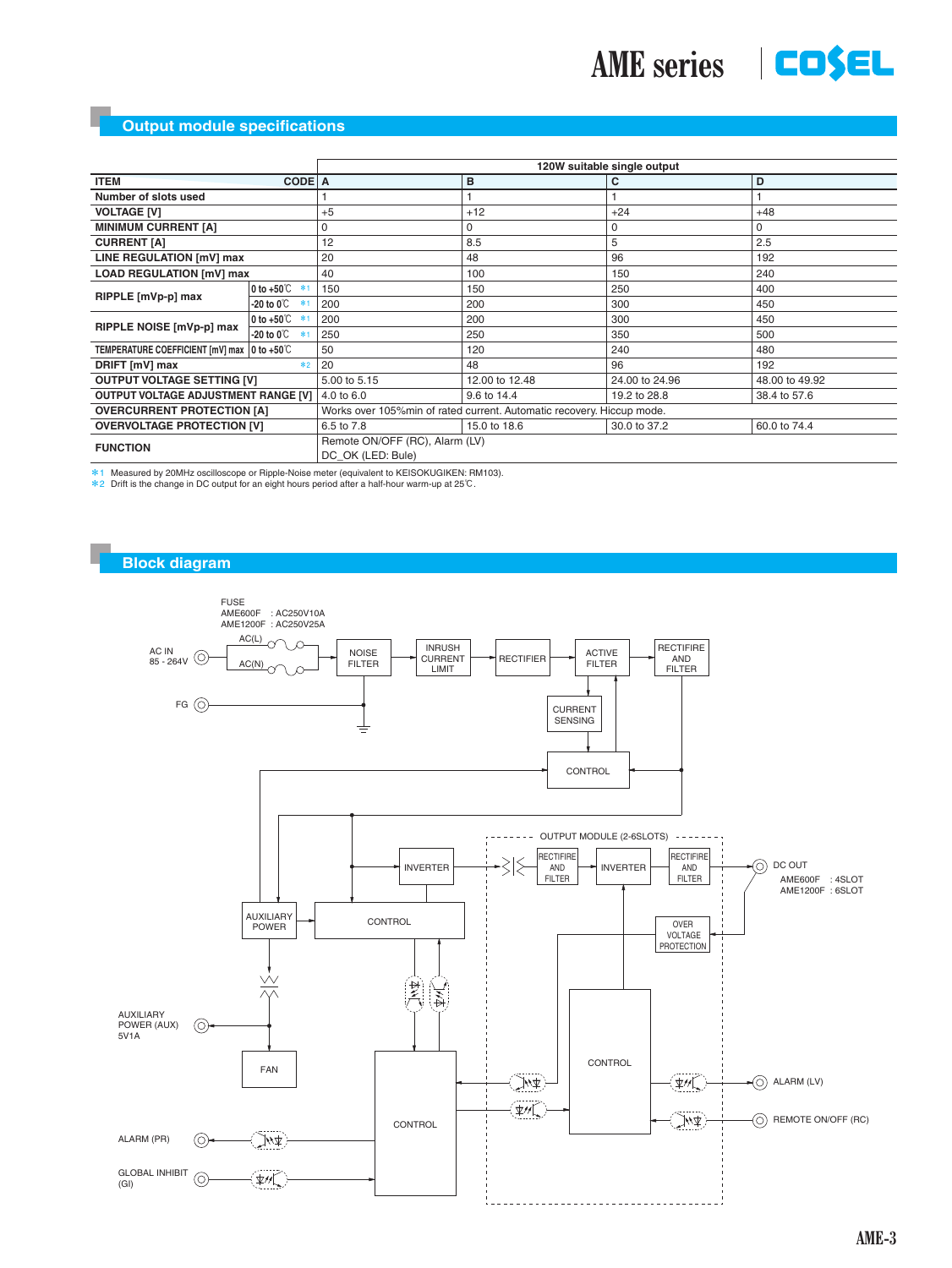# **AME series**

### **AME600F external view**





 $\%$  Tolerance : ±1 [±0.04] ¶ Weight : 1.2kg max

- $\mathbb X$  Dimensions in mm,  $[$  ] = inches
	- $%$  Mounting torque M4 : 1.2N $\cdot$ m max
	- $\%$  Input and output terminal screw tightening torque M4 : 1.6N $\cdot$ m max
	- ¶ Please connect safety ground to FG terminal on the unit.
- ¶ Chassis material : Aluminum ¶ Fan cover Material : PBT

### **AME1200F external view**

¶ PCB Material/thickness : FR-4 / 1.6mm [0.06]





- $\%$  Tolerance : ±1 [±0.04]
- ¶ Weight : 1.8kg max
- ¶ PCB Material/thickness : FR-4 / 1.6mm [0.06]
- ¶ Chassis material : Aluminum
- ¶ Fan cover Material : PBT
- $\mathbb X$  Dimensions in mm,  $\begin{bmatrix} \ \ \end{bmatrix}$  = inches
- $%$  Mounting torque M4 : 1.2N $\cdot$ m max
- $\%$  Input and output terminal screw tightening torque M4 : 1.6N $\cdot$ m max
- ¶ Please connect safety ground to FG terminal on the unit.